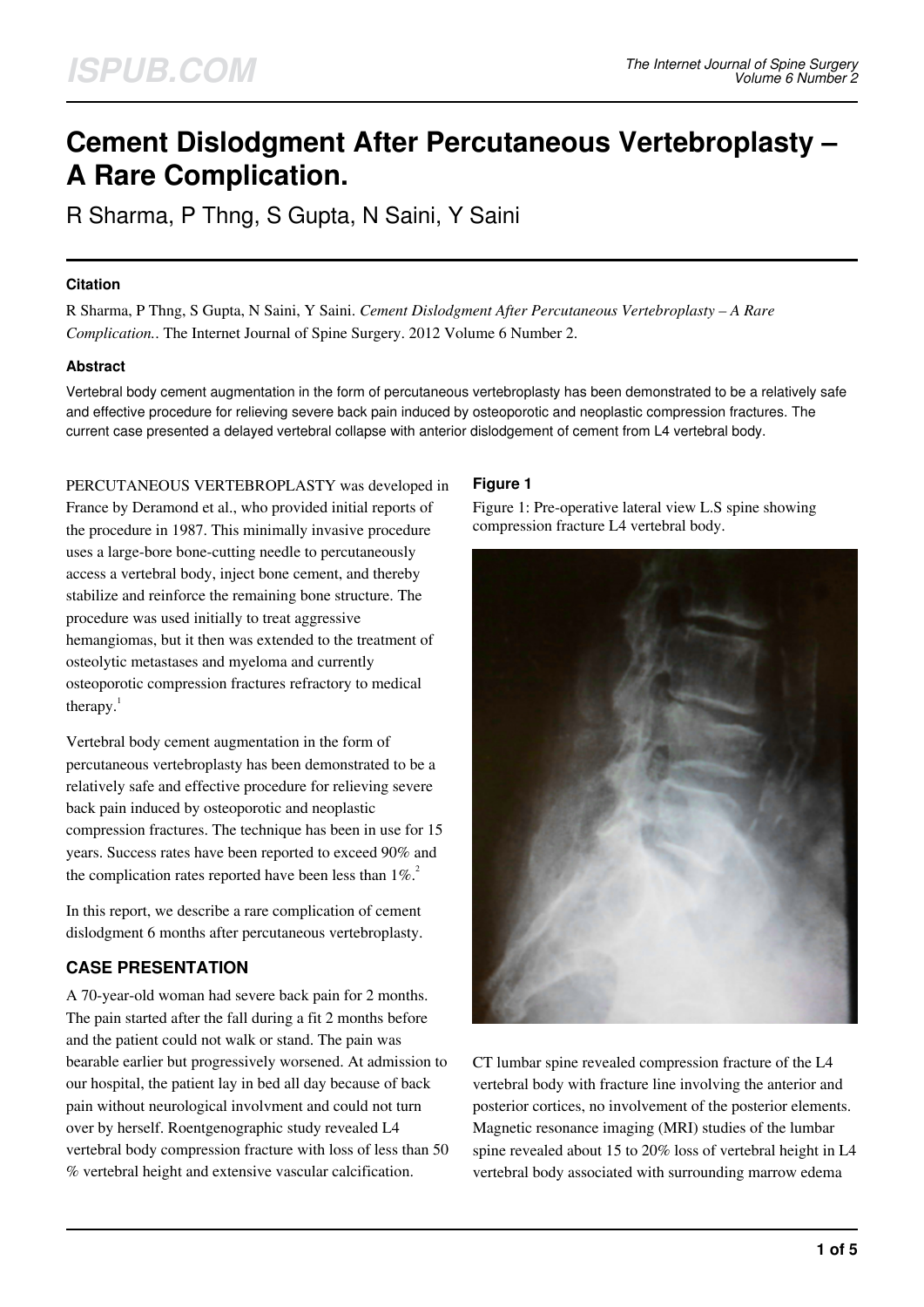and fluid within L3/L4 and L4/L5 intervertebral discs. No obvious bulging of the posterior cortex or associated soft tissue was detected. The lumbar spine from L1-L3 and left hip were assessed for their bone mineral density using the technique of dual energy X-ray absorptiometry. The average BMD was between 1 and 2.5 SD below the mean young adult value and lied within the range of low bone mass. Benign osteoporotic compression fracture was confirmed.

Percutaneous vertebroplasty was performed in the L4 vertebral body under general anesthesia using unipedicular approach from left side under fluoroscopy guidance. Screwing cement injection syringe was used to control the volume and speed of injection of the cement. No leakage of the cement was seen.

# **Figure 2**

Figure 2: Post- operative X-ray L.S Spine Lateral view.



The pain disappeared on the night of surgery, and the patient could sit on the next day of surgery, walk with help on the second day, and walk by herself on the fourth day. The patient was discharged from the hospital 7 days after surgery and lived the same life as before the injury without as of 6 months after surgery.

The patient was regularly followed in the clinics with

radiograph done at each visit. At 6 months follow up, x-ray showed fracture with cement displacement anteriorly. The displaced cement was seen indenting on the calcified aorta anteriorly. At 1 year follow up, flexion and extension views L.S spine showed unstable fracture with cement dislodgement. Patient was explained for the future risks and was advised surgery but the patient denied any further procedures.

# **Figure 3**

Figure 3: 6 months Post- operative X-ray L.S Spine Lateral view showing fracture with cement displacement anteriorly .

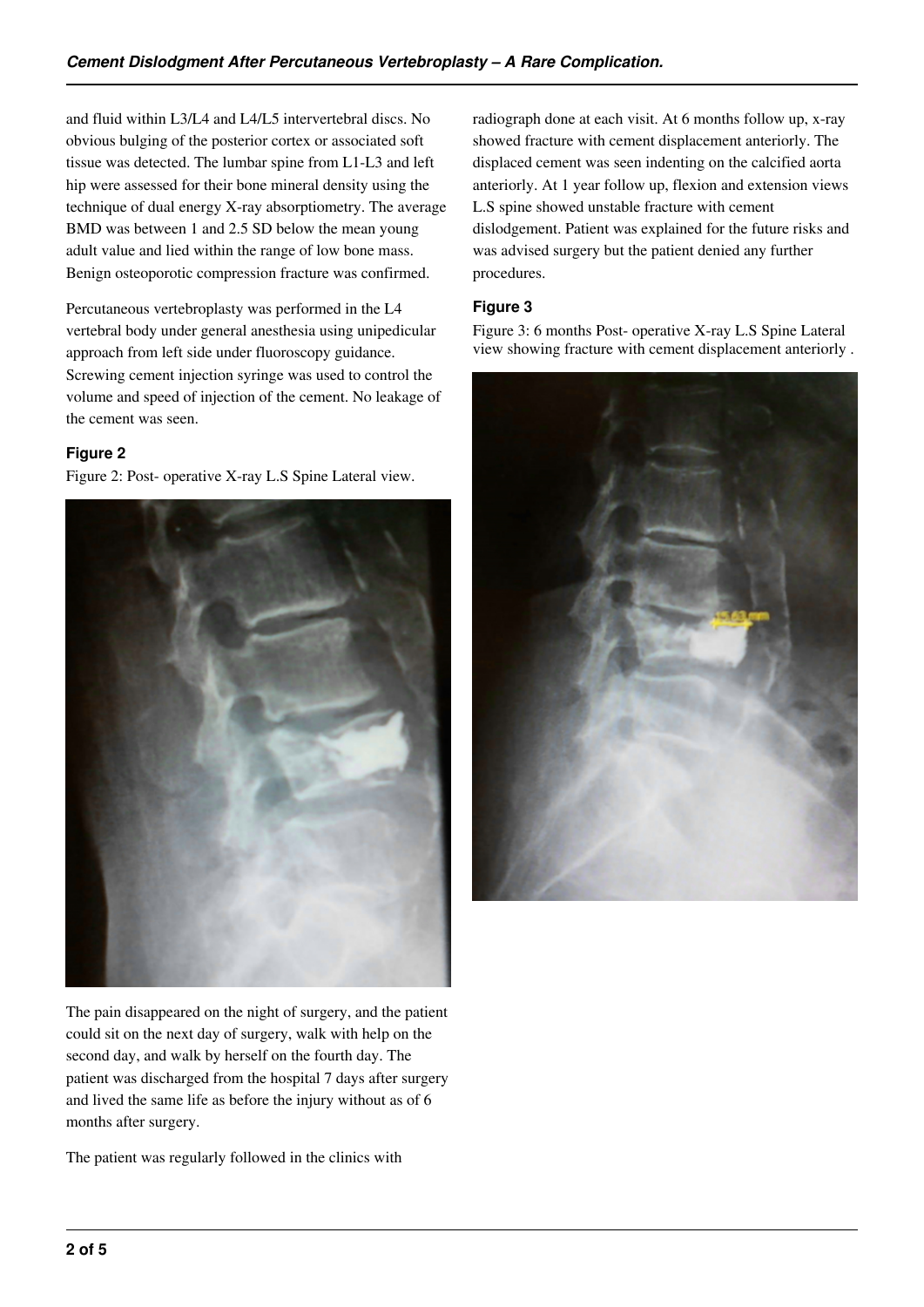## **Figure 4**

Figure 4: 1 year post- operative X-ray L.S Spine flexion and extension views showing fracture with further cement displacement anteriorly .



## **DISCUSSION**

Indications for vertebroplasty are symptomatic (painful) vertebral compression fractures (up to 50% compression of the thoracic vertebrae and up to 75% compression of the lumbar vertebrae) without signs of instability and without displacement of the myelon or nerve radices.<sup>3,4,5</sup> PVP with PMMA has been considered a safe and effective procedure for the treatment of painful osteoporotic compression fracture. Pain relief is reportedly achieved in approximately 70% to 100% of osteoporotic fractures. Thus, the indications for this technique are becoming more liberal, and the procedure has been performed even in cases of minimal vertebral collapse who have had only a few weeks of conservative treatment.<sup>6</sup>

Complications of vertebroplasty identified in previous studies include pulmonary embolism, extravasations of cement, neurologic deficit or nerve root irritation, infection, hemorrhage, fracture of rib or posterior elements of the vertebrae, transient fever and unremitting pain, and pneumothorax. However, the most thoroughly documented complication of vertebroplasty is new vertebral compression fracture, which can cause neurologic deficit.<sup>7</sup>

The current case presented a delayed vertebral collapse with anterior dislodgement of cement from L4 vertebral body. A horizontal fracture line extending from anterior cortex to posterior cortex was seen on CT spine The possible explanation to this complication could be a re-fracture of the same vertebral body at the stress junction of cement and bone or the anterior cortex defect may have allowed relative

motion of the cement block resulting in the final displacement with further bending load. Mathis suggested that the cavity in VCFs must be sufficiently filled in order to prevent future motion and to achieve pain relief after PV.<sup>8</sup>

To our knowledge, only one case with PMMA cement dislodgemnt following percutaneous vertebroplasty is reported earlier. Tsai et al<sup>4</sup> had reported a delayed posttraumatic vertebral collapse with the anterior cortex defect, that may have increased the chance of anterior dislodgment of the cement under weight bearing in their case.

He et  $al<sup>8</sup>$  reported that although an intraosseous vacuum is considered a sign for a favorable outcome in PVs, but their study indicated that the fluid may isolate the cement filling into the fractures around the intraosseous vacuum.

Tsai et al<sup>9</sup> reported that an intravertebral vacuum cleft has long been considered as pathognomonic for avascular necrosis. Injection of PMMA into a cystic cavity would be expected to have far less interdigitation with the surrounding bone than would injection into partially intact trabecular bone. The above mentioned reasons make PMMA cement in vertebroplasty merely a space occupying material without mechanical interlock and biocompatibility and, thus, make the potential for dislodgment. The integrity of the anterior cortex is another consideration of anterior dislodgment. The wedge-type compression fractures showed greater loss in anterior height than in posterior height, and the extravasation of the PMMA cement was most common at the anterolateral wall of the vertebral body.

We presented a rare complication of cement dislodgement 6 months after the percutanous vertebroplasty. The purpose of this case report is to emphasize the importance of this complication of which only one case has been reported earlier. Anterior displacement of cement can be a dreadful complication with vital vascular structures placed anteriorly.

#### **References**

1. Keith R. Peters, M.D. Bernard H. Guiot, M.D. Pamela A. Martin, R.N. Richard G. Fessler, M.D., Ph.D. Vertebroplasty for osteoporotic compression fractures : current practice and evolving techniques Neurosurgery 51[Suppl 2]:96–103, 2002

2. Robert W. Molinari. Vertebroplasty and kyphoplasty: biomechanics, outcomes, and complications Curr Opin Orthop 2004.15:142–149.

3. Youssef Abdul-Jalil, MD, Joerg Bartels, MD, Olaf Alberti, MD, and Ralf Becker, MD, PhD. Delayed Presentation of Pulmonary Polymethylmethacrylate Emboli After Percutaneous Vertebroplasty SPINE Volume 32, Number 20, pp E589–E593,2007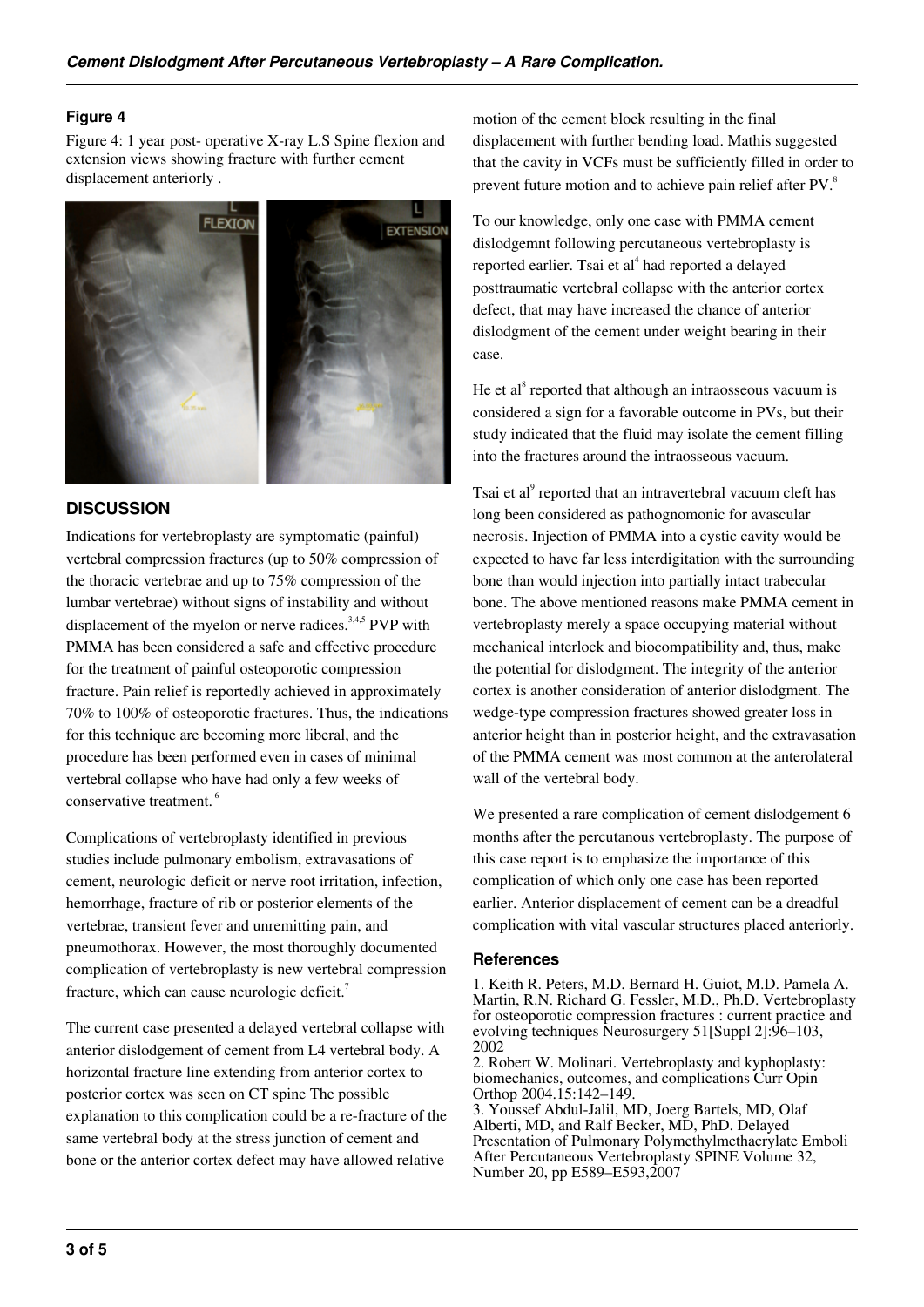4. Barr JD, Barr MS, Lemley TJ, et al. Percutaneous vertebroplasty for pain relief an spinal stabilization. Spine 2000;25:923–8.

5. Rauschmann D, von Stechow D, Thomann KD, et al. Complications of vertebroplasty. Orthopade 2003;33:40–7. 6. Jung-Kuei Chen, MD, Hung-Maan Lee, MD, Jui-Tien Shih, MD, and Sheng-Tsai Hung, MD. Combined Extraforaminal and Intradiscal Cement Leakage Following Percutaneous Vertebroplasty SPINE 2007 Volume 32, Number 12, pp E358–E362

7. Yang-Pin Lo, MD, Wen-Jer Chen, MD, Lih-Huei Chen, MD, and Po- Liang Lai, MD New Vertebral Fracture After Vertebroplasty. J Trauma. 2008;65:1439 –1445.

8. Shi-Cheng He, MD, Gao-Jun Teng, MD, PhD, Gang Deng, MD, Wen Fang, MD, Jin-He Guo, MD, Guang-Yu Zhu, MD, and Guo-Zhao Li. Repeat Vertebroplasty for Unrelieved Pain at Previously Treated Vertebral Levels With Osteoporotic Vertebral Compression Fractures SPINE Volume 33, Number 6, pp 640–647,2008

9. Tsung-Ting Tsai, MD, Wen-Jer Chen, MD, Po-Liang Lai, MD, Lih-Huei Chen, MD, Chi-Chien Niu, MD, Tsai-Sheng Fu, MD, and Chak-Bor Wong, MD. Polymethylmethacrylate Cement Dislodgment Following Percutaneous Vertebroplasty: A Case Report SPINE Volume 28, Number 22, pp E457–E460,2003